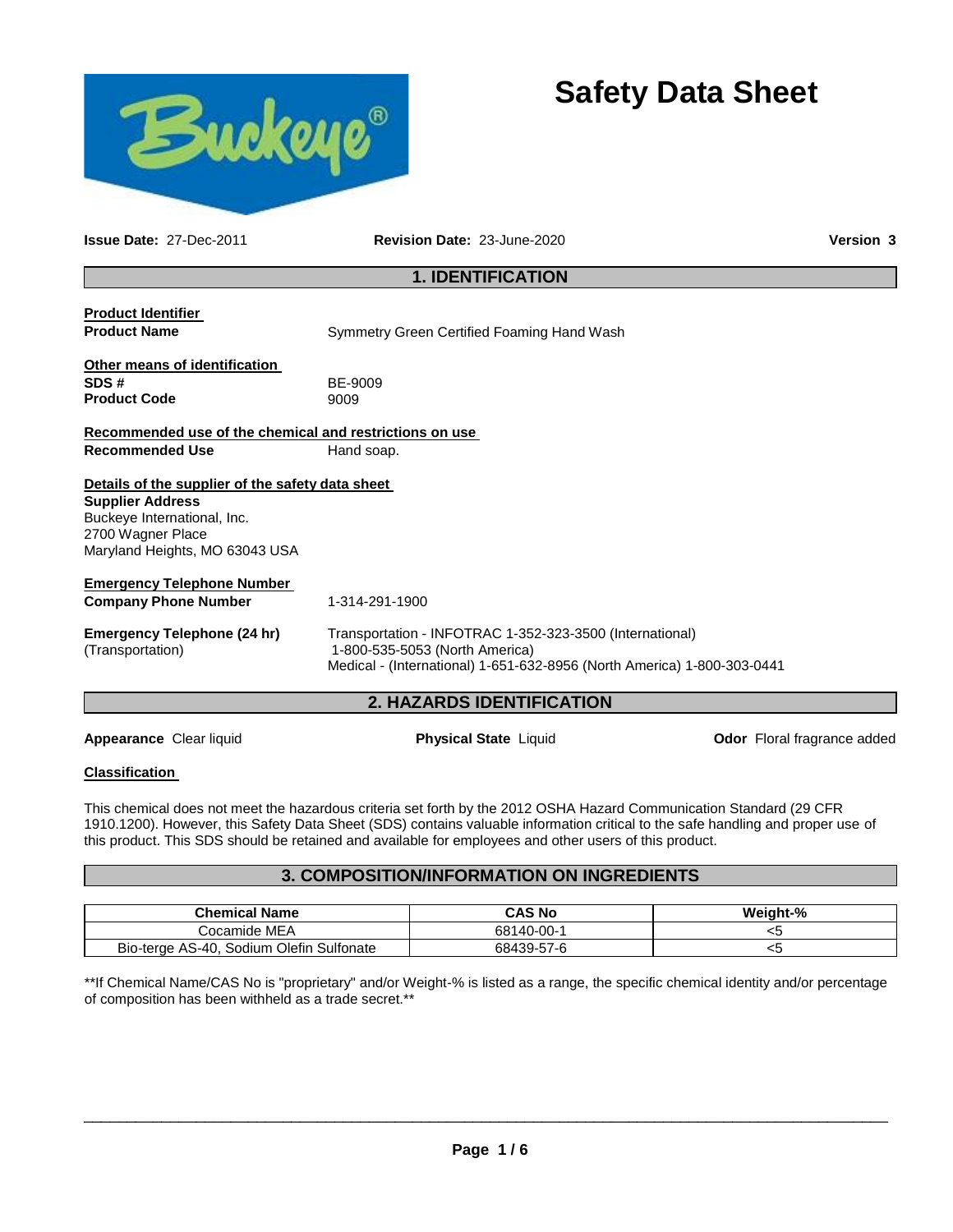#### \_\_\_\_\_\_\_\_\_\_\_\_\_\_\_\_\_\_\_\_\_\_\_\_\_\_\_\_\_\_\_\_\_\_\_\_\_\_\_\_\_\_\_\_\_\_\_\_\_\_\_\_\_\_\_\_\_\_\_\_\_\_\_\_\_\_\_\_\_\_\_\_\_\_\_\_\_\_\_\_\_\_\_\_\_\_\_\_\_\_\_\_\_ **4. FIRST-AID MEASURES**

# **First Aid Measures**

| <b>Eve Contact</b>                  | Rinse immediately with plenty of water, also under the eyelids, for at least 15 minutes. Call<br>a physician if irritation persists.  |  |
|-------------------------------------|---------------------------------------------------------------------------------------------------------------------------------------|--|
| <b>Skin Contact</b>                 | If skin irritation occurs, rinse affected area with water.                                                                            |  |
| Inhalation                          | Remove to fresh air.                                                                                                                  |  |
| Ingestion                           | Drink 2-3 large glasses of water. Do not induce vomiting. Call a physician. Never give<br>anything by mouth to an unconscious person. |  |
| Most important symptoms and effects |                                                                                                                                       |  |
| <b>Symptoms</b>                     | Contact may cause irritation and redness.                                                                                             |  |

### **Indication of any immediate medical attention and special treatment needed**

**Notes to Physician Treat symptomatically.** 

# **5. FIRE-FIGHTING MEASURES**

# **Suitable Extinguishing Media**

Use extinguishing measures that are appropriate to local circumstances and the surrounding environment.

#### **Unsuitable Extinguishing Media** Not determined.

#### **Specific Hazards Arising from the Chemical**

Combustion products may be toxic.

#### **Hazardous Combustion Products** Carbon oxides. Oxides of sulfur.

### **Protective equipment and precautions for firefighters**

As in any fire, wear self-contained breathing apparatus pressure-demand, MSHA/NIOSH (approved or equivalent) and full protective gear.

# **6. ACCIDENTAL RELEASE MEASURES**

#### **Personal precautions, protective equipment and emergency procedures**

| <b>Personal Precautions</b> | Use personal protective equipment as required. Spills may be slippery. |  |  |  |  |  |
|-----------------------------|------------------------------------------------------------------------|--|--|--|--|--|
|-----------------------------|------------------------------------------------------------------------|--|--|--|--|--|

#### **Methods and material for containment and cleaning up**

| <b>Methods for Containment</b> | Prevent further leakage or spillage if safe to do so.                                                                                |
|--------------------------------|--------------------------------------------------------------------------------------------------------------------------------------|
| <b>Methods for Clean-Up</b>    | Pick up with mop, wet/dry vac, or absorbent material. Rinse area with clear water and allow<br>floor to dry before allowing traffic. |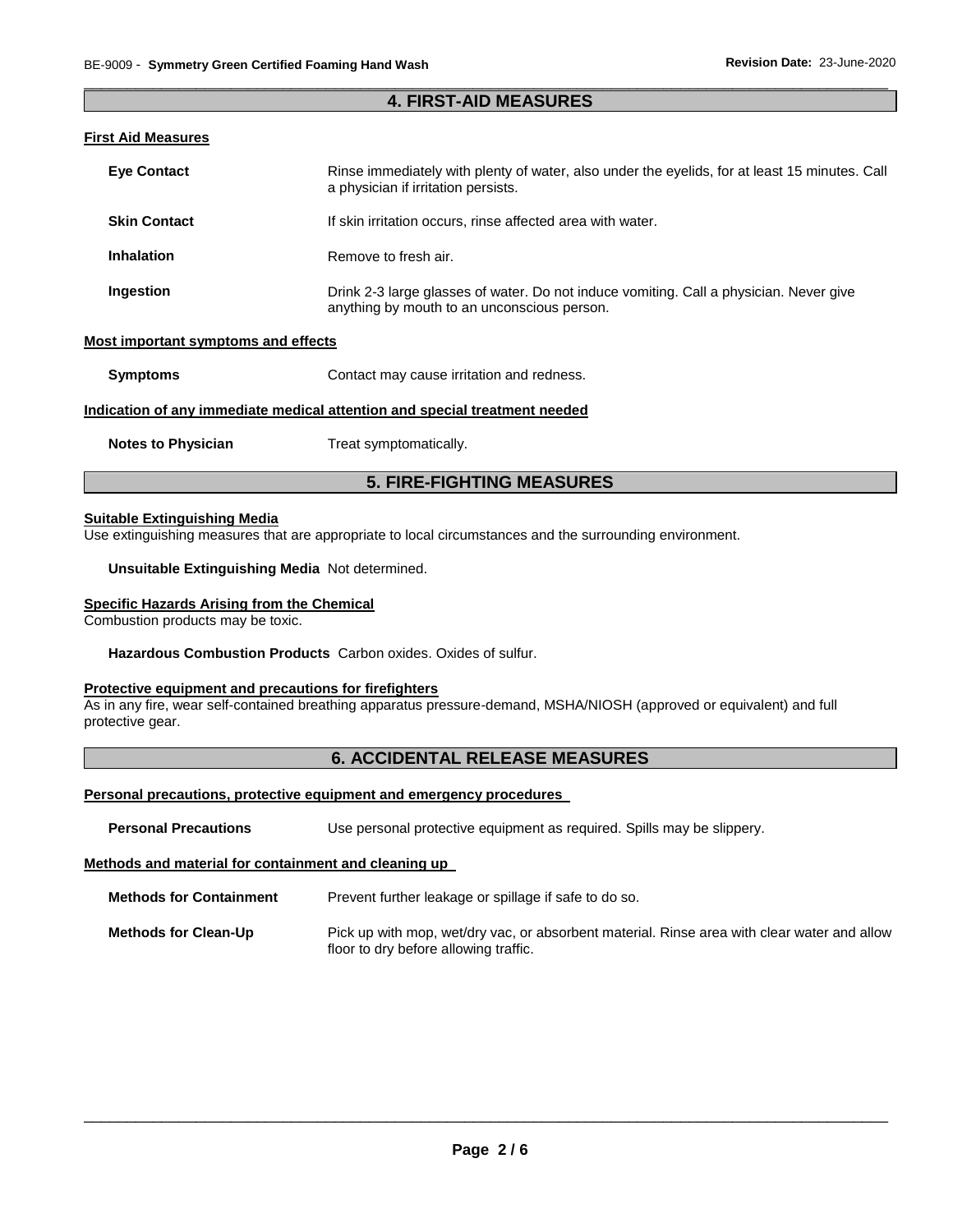|                                                              | <b>7. HANDLING AND STORAGE</b>                                                                                                                |  |
|--------------------------------------------------------------|-----------------------------------------------------------------------------------------------------------------------------------------------|--|
| <b>Precautions for safe handling</b>                         |                                                                                                                                               |  |
| <b>Advice on Safe Handling</b>                               | Do not swallow. Do not get in eyes.                                                                                                           |  |
| Conditions for safe storage, including any incompatibilities |                                                                                                                                               |  |
| <b>Storage Conditions</b>                                    | Keep containers tightly closed in a dry, cool and well-ventilated place. Keep container<br>closed when not in use. Store at room temperature. |  |
| <b>Incompatible Materials</b>                                | Chlorine bleach.                                                                                                                              |  |
| 8. EXPOSURE CONTROLS/PERSONAL PROTECTION                     |                                                                                                                                               |  |
| <b>Exposure Guidelines</b>                                   | No exposure limits noted for ingredient(s)                                                                                                    |  |
| <b>Appropriate engineering controls</b>                      |                                                                                                                                               |  |
| <b>Engineering Controls</b>                                  | Ventilation systems.                                                                                                                          |  |
|                                                              | Individual protection measures, such as personal protective equipment                                                                         |  |
| <b>Eye/Face Protection</b>                                   | When using product, do not rub eyes.                                                                                                          |  |
| <b>Skin and Body Protection</b>                              | No protective equipment is needed under normal use conditions.                                                                                |  |
| <b>Respiratory Protection</b>                                | No protective equipment is needed under normal use conditions.                                                                                |  |
|                                                              |                                                                                                                                               |  |

\_\_\_\_\_\_\_\_\_\_\_\_\_\_\_\_\_\_\_\_\_\_\_\_\_\_\_\_\_\_\_\_\_\_\_\_\_\_\_\_\_\_\_\_\_\_\_\_\_\_\_\_\_\_\_\_\_\_\_\_\_\_\_\_\_\_\_\_\_\_\_\_\_\_\_\_\_\_\_\_\_\_\_\_\_\_\_\_\_\_\_\_\_

**General Hygiene Considerations** Handle in accordance with good industrial hygiene and safety practice.

# **9. PHYSICAL AND CHEMICAL PROPERTIES**

#### **Information on basic physical and chemical properties**

| <b>Physical State</b> |  |
|-----------------------|--|
| Appearance            |  |
| Color                 |  |

**Property CONSERVING INCREMENT CONSERVANCE IN A Values Remarks • Method pH**  $8.7 \pm 0.5$  (conc and dilution) **Melting Point/Freezing Point** Not determined<br> **Boiling Point/Boiling Range** 100 °C / 212 °F **Boiling Point/Boiling Range Flash Point Evaporation Rate 1.0 1.0 (Water = 1) (Water = 1) Flammability (Solid, Gas) n/a-liquid**<br> **Upper Flammability Limits** Not applicable **Upper Flammability Limits Lower Flammability Limit** Not applicable **Vapor Pressure**  Not determined **Vapor Density Not determined Specific Gravity** 1.00 **Water Solubility Miscible in water Solubility in other solvents** Not determined **Partition Coefficient Not determined Auto-ignition Temperature 618 Mot determined Decomposition Temperature 8 Not determined Decomposition Temperature Kinematic Viscosity Not determined Dynamic Viscosity**<br> **Explosive Properties**<br>
Not determined **Explosive Properties Oxidizing Properties** Not determined

Liquid

**Flag Closed Cup** 

**Clear liquid Clear liquid Clear in Clear liquid <b>Clear in Clear Clear Clear is a** Clear **Clear Threshold Clear Threshold Not determined Color** Not determined **Odor Threshold** Not determined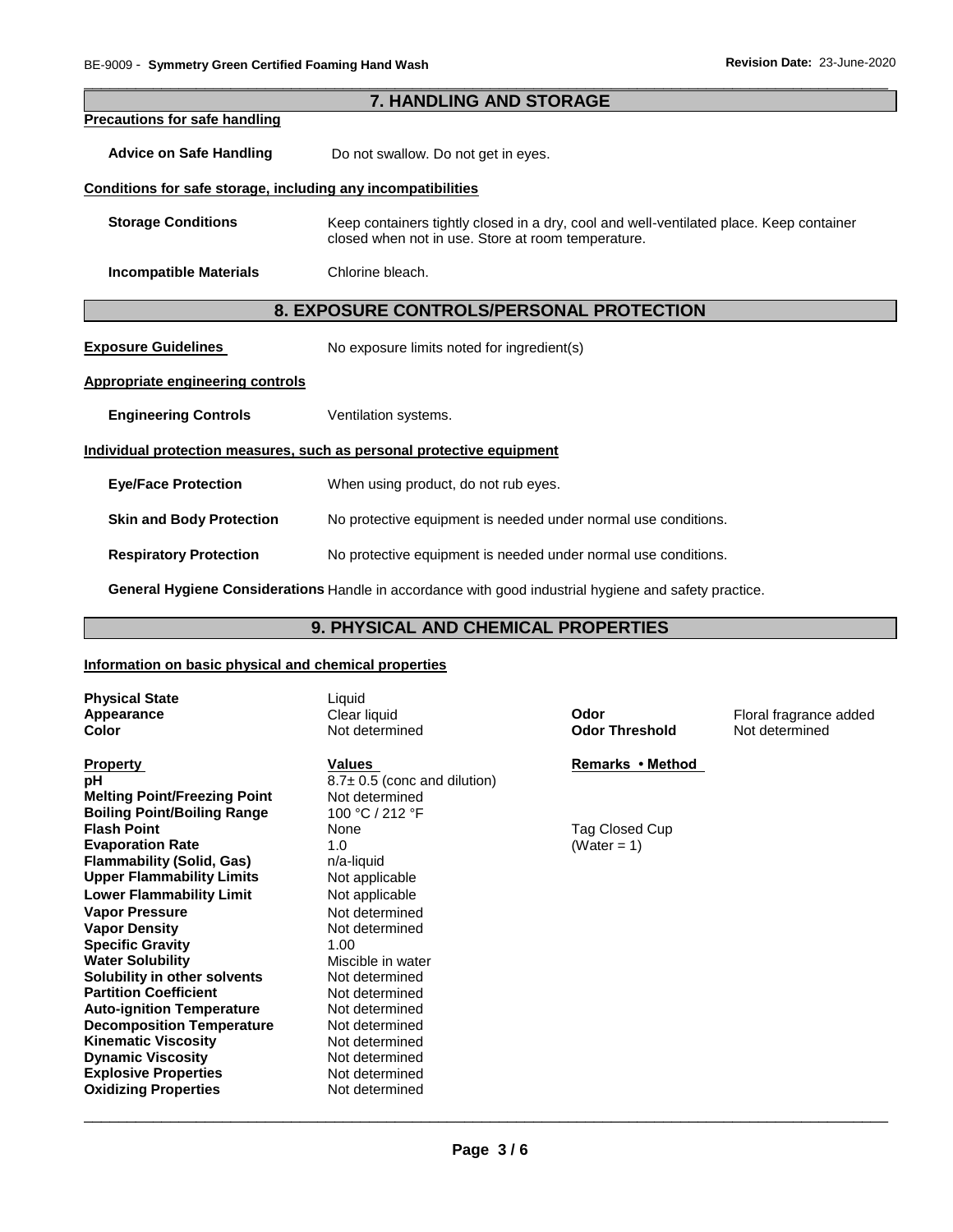# \_\_\_\_\_\_\_\_\_\_\_\_\_\_\_\_\_\_\_\_\_\_\_\_\_\_\_\_\_\_\_\_\_\_\_\_\_\_\_\_\_\_\_\_\_\_\_\_\_\_\_\_\_\_\_\_\_\_\_\_\_\_\_\_\_\_\_\_\_\_\_\_\_\_\_\_\_\_\_\_\_\_\_\_\_\_\_\_\_\_\_\_\_ **10. STABILITY AND REACTIVITY**

#### **Reactivity**

Not reactive under normal conditions.

#### **Chemical Stability**

Stable under recommended storage conditions.

#### **Possibility of Hazardous Reactions**

None under normal processing.

#### **Hazardous Polymerization** Hazardous polymerization does not occur.

#### **Conditions to Avoid**

#### **Incompatible Materials**

Chlorine bleach.

#### **Hazardous Decomposition Products**

Carbon oxides. Sulfur oxides.

# **11. TOXICOLOGICAL INFORMATION**

# **Information on likely routes of exposure**

| <b>Product Information</b> | Product does not present an acute toxicity hazard based on known or supplied information              |
|----------------------------|-------------------------------------------------------------------------------------------------------|
| <b>Eye Contact</b>         | Avoid contact with eyes.                                                                              |
| <b>Skin Contact</b>        | Not expected to be a skin irritant during prescribed use.                                             |
| <b>Inhalation</b>          | Under normal conditions of intended use, this material is not expected to be an inhalation<br>hazard. |
| Ingestion                  | Do not taste or swallow.                                                                              |

#### **Component Information**

| <b>Chemical Name</b>           | Oral LD50            | Dermal LD50             | <b>Inhalation LC50</b> |
|--------------------------------|----------------------|-------------------------|------------------------|
| Cocamide MEA                   | $= 3300$ mg/kg (Rat) |                         |                        |
| 68140-00-1                     |                      |                         |                        |
| Bio-terge AS-40, Sodium Olefin | $= 2310$ mg/kg (Rat) | $= 6300$ mg/kg (Rabbit) |                        |
| Sulfonate                      |                      |                         |                        |
| 68439-57-6                     |                      |                         |                        |

#### **Information on physical, chemical and toxicological effects**

**Symptoms** Please see section 4 of this SDS for symptoms.

#### **Delayed and immediate effects as well as chronic effects from short and long-term exposure**

**Carcinogenicity** This product does not contain any carcinogens or potential carcinogens as listed by OSHA, IARC or NTP.

#### **Numerical measures of toxicity**

Not determined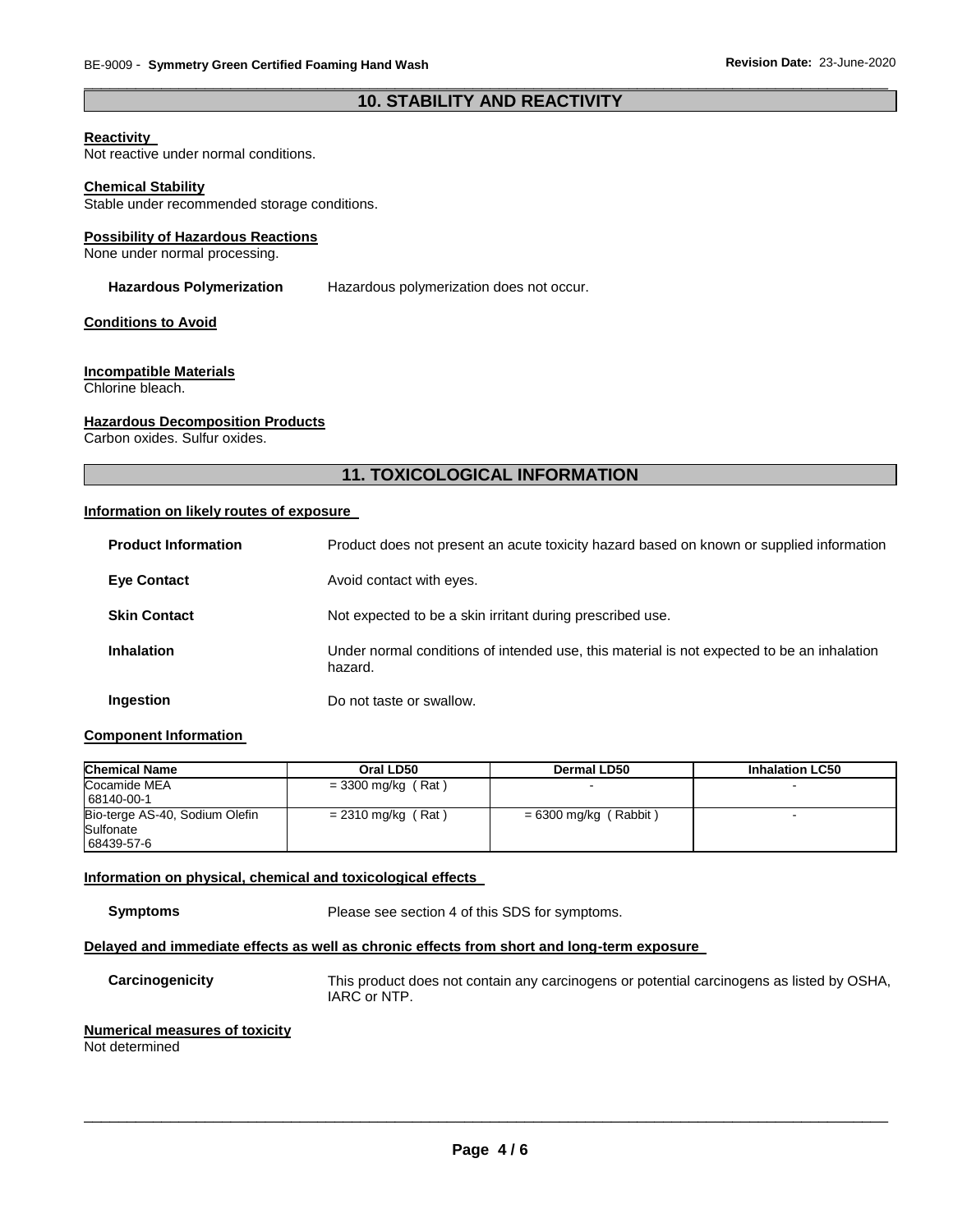# \_\_\_\_\_\_\_\_\_\_\_\_\_\_\_\_\_\_\_\_\_\_\_\_\_\_\_\_\_\_\_\_\_\_\_\_\_\_\_\_\_\_\_\_\_\_\_\_\_\_\_\_\_\_\_\_\_\_\_\_\_\_\_\_\_\_\_\_\_\_\_\_\_\_\_\_\_\_\_\_\_\_\_\_\_\_\_\_\_\_\_\_\_ **12. ECOLOGICAL INFORMATION**

# **Ecotoxicity**

An environmental hazard cannot be excluded in the event of unprofessional handling or disposal.

| <b>Chemical Name</b>    | Algae/aguatic plants | Fish                         | <b>Toxicity to</b><br>microorganisms | <b>Crustacea</b>       |
|-------------------------|----------------------|------------------------------|--------------------------------------|------------------------|
| Cocamide MEA            |                      | 28.5: 96 h Brachydanio rerio |                                      | 10: 24 h Daphnia magna |
| 68140-00-1              |                      | mg/L LC50 semi-static 31:    |                                      | mg/L EC50              |
|                         |                      | 96 h Brachydanio rerio mg/L  |                                      |                        |
|                         |                      | LC50                         |                                      |                        |
| Bio-terge AS-40, Sodium |                      | 1.0 - 10.0: 96 h Brachydanio |                                      |                        |
| Olefin Sulfonate        |                      | rerio mg/L LC50 static 12.2: |                                      |                        |
| 68439-57-6              |                      | 96 h Brachydanio rerio mg/L  |                                      |                        |
|                         |                      | LC50 semi-static             |                                      |                        |

# **Persistence/Degradability**

Not determined.

#### **Bioaccumulation**

Not determined.

#### **Mobility**

| <b>Chemical Name</b> | <b>Partition Coefficient</b> |
|----------------------|------------------------------|
| Cocamide MEA         | 3.89                         |
| 68140-00-1           |                              |

# **Other Adverse Effects**

Not determined

# **13. DISPOSAL CONSIDERATIONS**

# **Waste Treatment Methods**

| <b>Disposal of Wastes</b>     | Disposal should be in accordance with applicable regional, national and local laws and<br>regulations. |
|-------------------------------|--------------------------------------------------------------------------------------------------------|
| <b>Contaminated Packaging</b> | Disposal should be in accordance with applicable regional, national and local laws and<br>regulations. |

# **14. TRANSPORT INFORMATION**

| <u>DOT</u>  | Not regulated |
|-------------|---------------|
| <b>IATA</b> | Not regulated |
| <b>IMDG</b> | Not regulated |